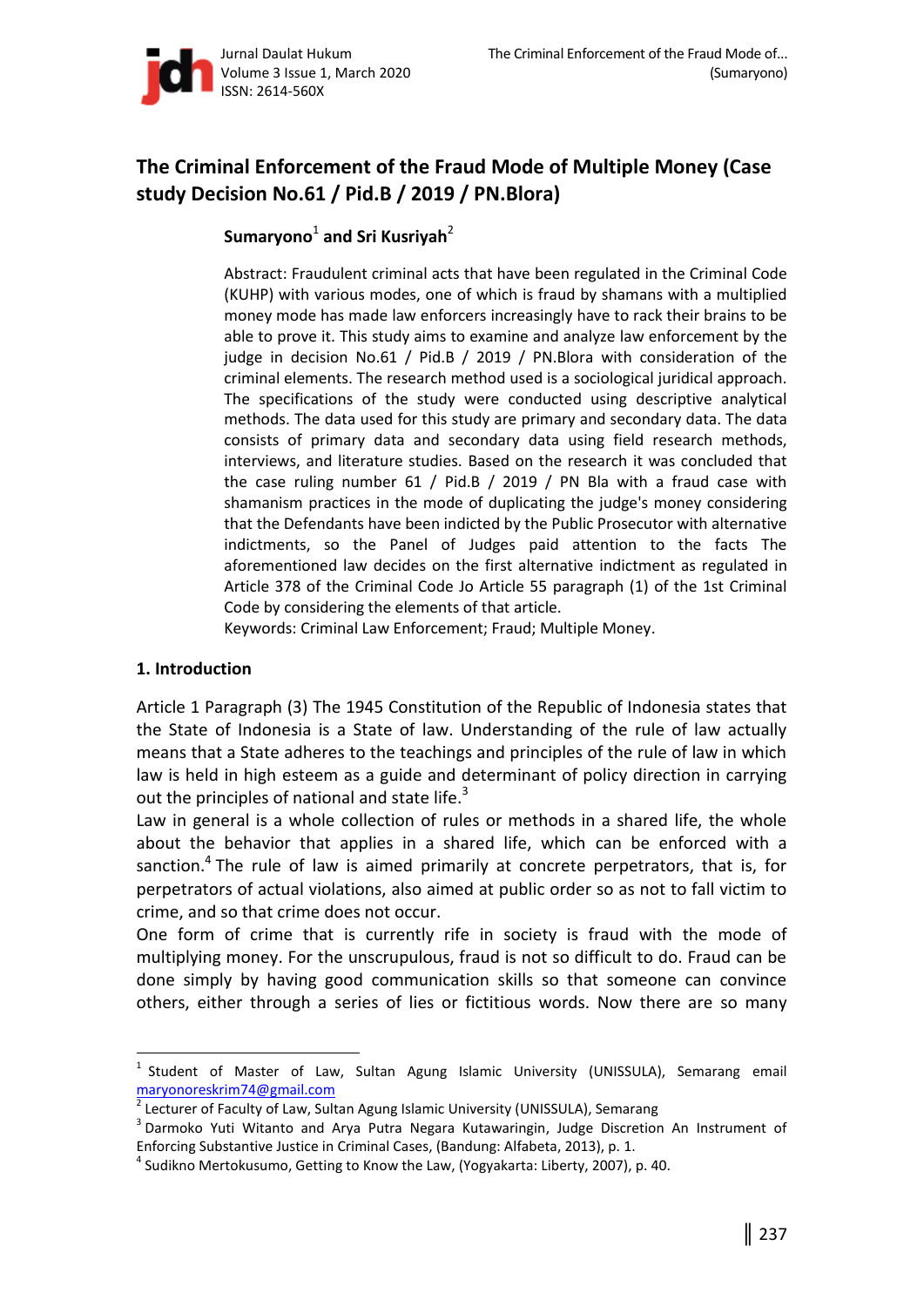criminal acts of fraud with various modes. This development shows that the level of intellectuality of the perpetrators of fraud is increasingly rampant.

In the case of doubling money in the Criminal Code it is not stipulated more clearly because it is Bank Indonesia (BI) who has the right to duplicate money as a legal payment instrument Doubling means to multiply multiple or multiply the amount from before. So, the amount of money multiplies after it is doubled. Scientifically, the multiplication of money in a supernatural way is only as a mode of crime to get people to collect as much money as possible when there is no such thing.<sup>5</sup>Fraud is a crime against property. Fraud is regulated in Book II of the Criminal Code (KUHP) in Chapter XXV containing various forms of fraud that are formulated in 20 Articles<sup>6</sup>, wherein fraud in its principal form is regulated in Article 378 of the Criminal Code.

Besides that, fraud by shamans doubling money occurs because many people still believe in mystical things. Evidenced by the many shamanistic practices that are still in demand by many people. Every person who uses the services of a shaman or psychic has a specific purpose. Most of them aim to make their lives successful, get rich quickly, to get a mate, cure illness and others. Belief in these supernatural things which are then used by evil people to reap profits where they pretend to be psychics by acting a little and eventually can fool others. This shamanism mode is sure to prove the number of fraud cases by using shamanism mode. The victims are people who really believe in occult things.

This fraud case with the mode of procurement of money occurred in Blora Regency, which was the mode similarly in the case of the multiplication of money which is a form of fraud with the shamanism mode which generally occurs due to the lack of insight and education that the community has and the community's trust in the shaman who is considered to have the power to be able to help the difficulties that the community faces. Though not all shamans or psychics can help with these difficulties, even some of them only pretend to help but actually can't do anything. As a result many people are deceived and not the convenience they can get but the material or material losses suffered by the victims.

Regarding this criminal act of fraud, the author is interested in conducting research because of the need for in-depth analysis of criminal policy in the case because in the case of the multiplication of money by a shaman as a phenomenon that still occurs in trusting in a community environment that incidentally the invisible influence is still a strong belief in its existence change human life in its essence. And to be able to conduct a juridical study, the writer uses the judge's decision in the case of a criminal act of fraud with a shamanism mode, namely doubling money.

Based on the description on the background of the problem above, a problem statement can be formed: How is the law enforcement by the judge in the decision No.61 / Pid.B / 2019 / PN.Blora with consideration of the criminal elements?

 $\overline{\phantom{a}}$ 

<sup>&</sup>lt;sup>5</sup> Umar Anwar, Criminal Act of Duplication of Money in the Criminal Code (Overview of the Case of the Multiplication of Dimas Kanjeng Taat Privately), DKI Jakarta Kemenkumham Regional Office, Indonesian Legislation Journal Vol.13 No.04, December 2016, p. 370.

<sup>6</sup> Ismu Gunadi and Jonaedi Efendi, Quick and Easy to Understand Criminal Law, Jakarta: Prenadamedia Group, p. 144.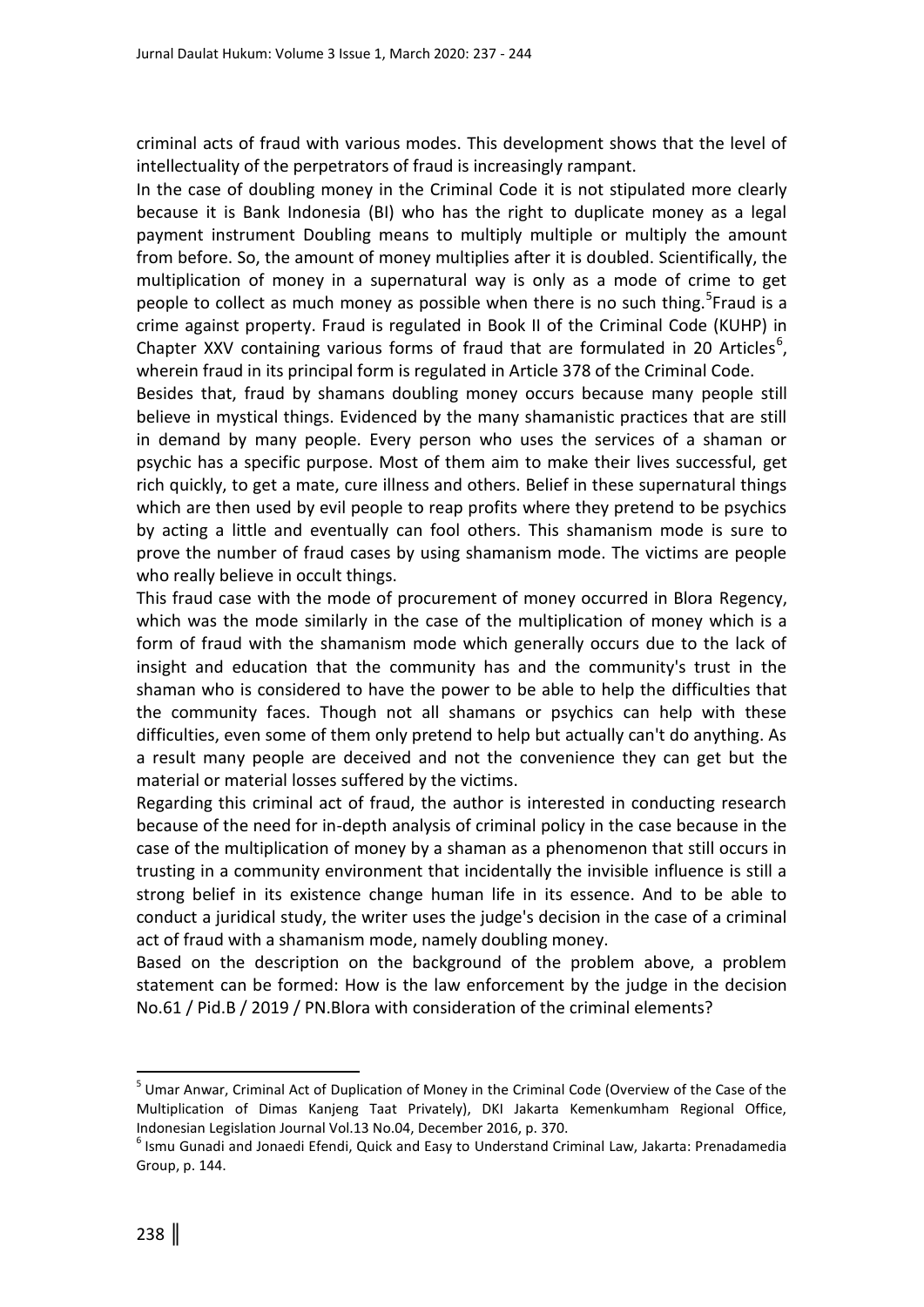

## **Research Methods**

In this study the authors used the method sociological juridical. Sociological juridical research is research on legal identification and legal effectiveness. In this research the effectiveness in question is a legal study of public awareness, community knowledge and application of law in society.<sup>7</sup> The specifications of the study were conducted using descriptive analytical methods. The data used for this study are primary and secondary data. To obtain data in this study, data collection methods are used, namely primary data and secondary data. The data that has been obtained is then analyzed by qualitative analysis, namely data analysis by not using numbers, but data obtained through research.

## **2. Results and Discussion**

Law enforcement is a process to make legal wishes come true. The so-called legal wishes here are none other than the thoughts of the legislature which are formulated in the rule of law. The rule of law. The formulation of the thoughts of lawmakers as outlined in the rule of law will also determine how law enforcement is carried out.<sup>8</sup>

In principle, the court is passive and only waits for every case submitted to it, or in other words the judge as a law enforcer is prohibited from asking or suggesting a dispute or a problem both criminal and civil to be resolved in court. Although the court is passive to wait for the case, but when the case has been submitted / delegated to him and becomes his authority, the court is forbidden to reject the case on the grounds that there is no or less clear law because the judge is always considered to know the law.<sup>9</sup>

Every case that is submitted to the court must continue to be tried, regardless after being tried later the judge states that the case is not a criminal offense or not within the scope of his competence, then the court must continue to adjudicate, regardless after the judge then states that the case is not a criminal offense or not within the scope of its competence, then the court must declare it in the form of a decision not in the form of a case rejection before trial. $^{10}$ 

In the case of fraud with the mode of duplication of money in which the results of the authors carry out research in the Blora Court in the form of case decision number 61 / Pid.B / 2019 / PN Bla. Based on the decision by the following methods:

 That this incident was originally a witness of SWADJI SURYANTORO, was told by JIARNO (DPO) that an ustad by the name of YUSUF could bring in billions of *ghoib* money, then witness SWADJI SURYANTORO told SULIKIN witnesses and SULIKIN witnesses were interested in the next. the cleric who is usually called the cleric of YUSUF wants to bring in *ghoib* money by giving a wage / compensation in advance of Rp. 40,000,000.00 (forty million rupiah) and witness SULIKIN is interested;

 $\overline{\phantom{a}}$ 

<sup>7</sup> Soerjono Soekanto, Introduction to Legal Research, Jakarta: UI Press, 1986, p. 14.

<sup>&</sup>lt;sup>8</sup> Satjipto Raharjo, Op.Cit, page 25

 $^9$  Article 10 paragraph (1) of Law Number 48 Year 2009 Concerning Judicial Power.

<sup>&</sup>lt;sup>10</sup> Darmoko Yuti Witanto, Arya Putra Negara Kutawaringin, Judge Discretion An Instrument of Enforcing Substantive Justice in Criminal Cases, Bandung: Alfabeta, 2013, page 21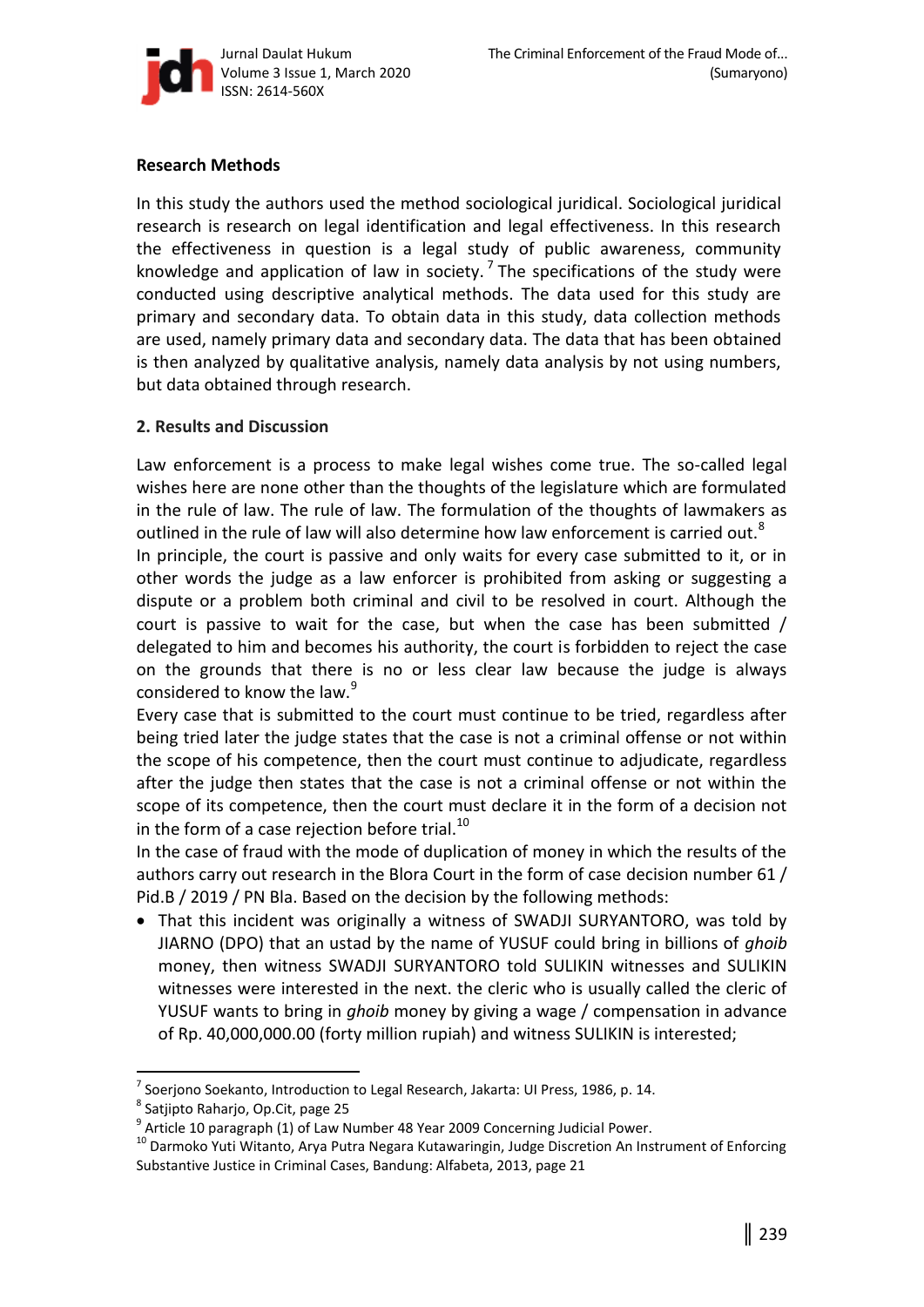- That further JIARNO informed Defendant I YUSUF Bin RASTIM and Defendant II BAMBANG AAN WIJONARKO Bin ASEP SUHERMAN there was a person named SULIKIN who wanted to bring in *ghoib* money, then witness SULIKIN contacted Defendant I YUSUF Bin RASTIM to want to help get the money for *Ghoib* and Defendant I YUF wanted to help the witness SULIKIN but asked to be sent money first for transportation costs to the house of the witness SULIKIN in Cepu;
- That on Wednesday, February 6, 2019 around 07.47 WIB, witness SULIKIN sent money to Defendant I YUSUF Bin RASTIM to be transferred to BNI Bank account number 433801005164531 in the name of RINI YUSELA in the amount of Rp1,500,000.00 (One million five hundred thousand rupiah) then around 13.10 WIB Witness SULIKIN transfers again to the same account number Rp.500,000.00 (Five hundred thousand rupiah);
- That on Friday, February 8, 2019 around 03.30 WIB, Defendant I YUSUF Bin RASTIM together with Defendant II BAMBANG AAN WIJONARKO ASEP SUHERMAN Bin came from Subang, West Java, directly to the residence of SULIKIN Witness precisely in the room where the futsal court rests belong to Witness SULIKIN in Wonorejo Village Lorong VII RT 08 RW 13 Cepu Village Cepu District Blora Regency then Defendant I YUSUF Bin RASTIM asked for the requirements for the ritual, namely 2 (two) large boxes, 2 (two) pieces of black sarong, and a black cloth / white blanket to cover cardboard, 2 (two) cups filled with tea, 2 (two) cups filled with coffee, 1 (one) sprite beverage bottle, 1 (one) cigarette pack of clove red salt cellar;
- That after all the ritual requirements were provided in a closed room then Defendant I YUSUF Bin RASTIM began the ritual and took out Joshua and burned it with a match then turned off the room lights so the room went dark, while waiting for Defendant I YUSUF Bin RASTIM to perform the ritual in a closed room, Defendant II BAMBANG AAN WIJONARKO Bin ASEP SUHERMAN convinced Witness SULIKIN, Witness SWADJI SURYANTORO and JIARNO by saying to believe in the defendant YUSUF because Defendant YUSUF had succeeded in bringing in *ghoib* money through science and ritual;
- That further Defendant I YUSUF Bin RASTIM ordered Witness SULIKIN and JIARNO to enter the dark room and then Defendant I YUSUF Bin RATIM lit a match so that it appeared dim. Defendant I YUSUF Bin RATIM subsequently showed Rp50,000.00 denomination (fifty thousand rupiahs) ) spread over the cardboard cloth because the light was not bright and dim, the money was seen filling two boxes, then Defendant I YUSUF Bin RATIM took the money and distributed it on the floor then Witness SULIKIN and JIARNO were told to take it and were told to bring the money to prove its authenticity when the SULIKIN Witness received Rp.400,000.00 (Four hundred thousand rupiah) while JIARNO received Rp.300,000,00 (Three hundred thousand rupiah) after a while Defendant I YUSUF Bin RATIM left the room and requested that the room be locked and that the SULIKIN Witness be told to wait until the afternoon to collect large amounts of money in the 2 (two) boxes;
- That after the ritual of Defendant I YUSUF Bin RATIM asked for a wage / reward of Rp. 40,000,000.00 (forty million rupiah), but at that time SULIKIN's Witness was only able to provide cash compensation of Rp. 7,000,000.00 (seven million rupiah)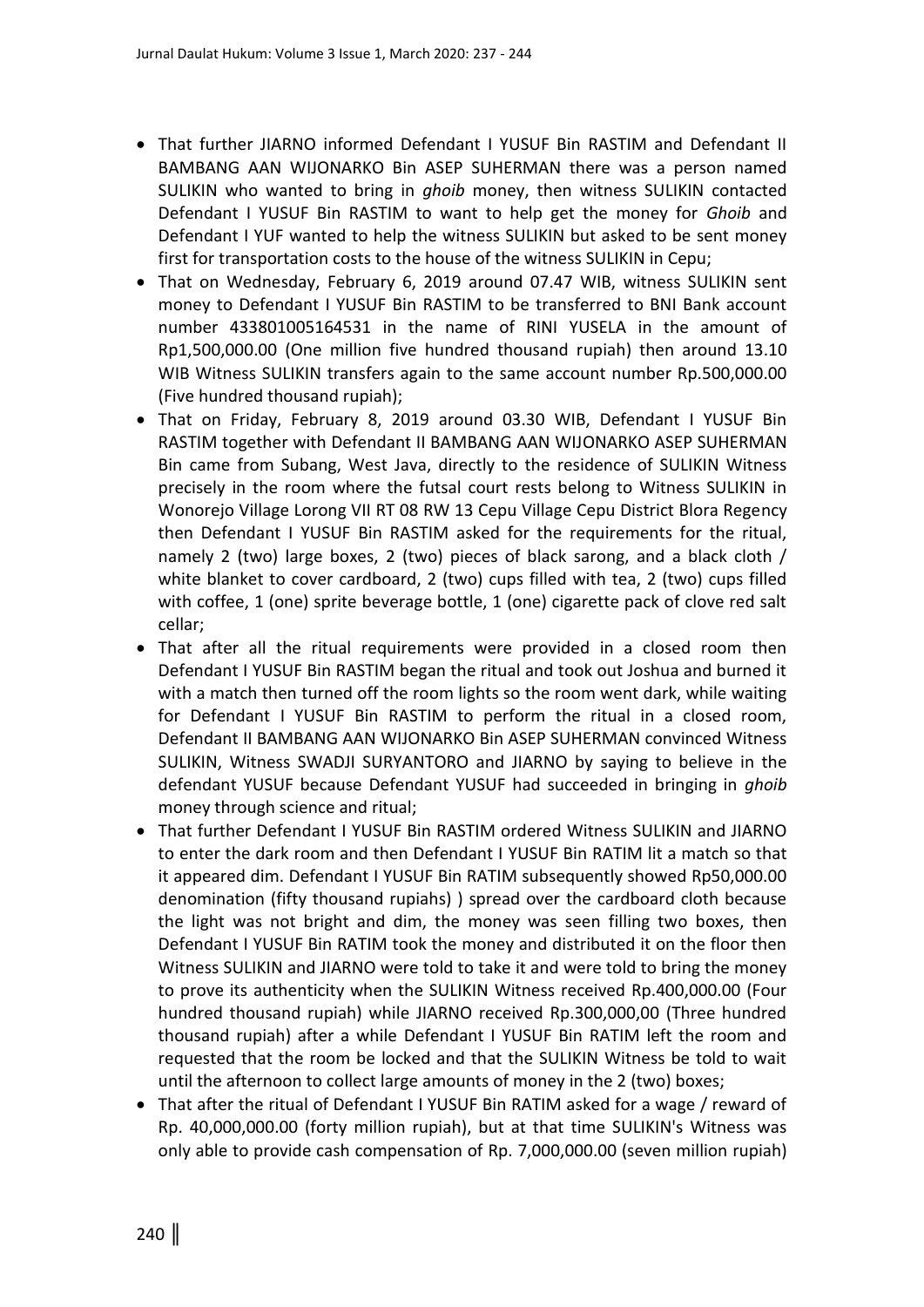

in cash and Rp.4,000,000.00 (Four million rupiah) by way of transfer and after that the Defendants promised to return in the afternoon to open and take the money in the box, but after the afternoon they did not come again so finally the Witness SULIHIN opened room and open 2 (two) boxes which are found to be empty;

- That the Rp50,000.00 (fifty thousand rupiah) denomination shown by Defendant I YUSUF Bin RATIM was spread over the cardboard cover cloth and seen to fill two boxes was SULIKIN's own witness money sent to Defendant I YUSUF Bin RATIM and SULIKIN's Witness had given compensation for Defendant I YUSUF Bin RATIM in the total amount of Rp.13,000,000.00 (Thirteen million rupiah);
- That all of this was only a series of false words from Defendant I YUSUF Bin RASTIM and Defendant II BAMBANG AAN WIJONARKO Bin ASEP SUHERMAN so that the SULIKIN Witness would trust and be willing to hand over money to the Defendants;
- Whereas finally the SULIKIN Witness could contact the Defendants through Defendant II BAMBANG AAN WIJONARKO Bin ASEP SUHERMAN so that he and Defendant I YUSUF Bin RATIM came back to Cepu, then on Monday 11 February 2019 around 04.30 WIB The Defendants came to the Witness SULIKIN's house at CULDU in return. Cepu was then secured together with witness SWADJI SURYANTORO and taken to the Cepu Sector Police for further investigation.

That the defendant's actions were charged by the Public Prosecutor with an alternative indictment, namely Article 372 of the Criminal Code concerning embezzlement and Article 378 of the Criminal Code concerning Fraud. The Public Prosecutor in the trial presented witnesses who gave statements under oath according to their respective religions.<sup>11</sup>

In this case the judge considers that the Defendants have been indicted by the Public Prosecutor with an alternative form of indictment, so that the Panel of Judges taking into account the legal facts above directly elects the first alternative indictment as regulated in Article 378 of the Criminal Code Jo Article 55 paragraph (1) to -1 of the Criminal Code, the elements of which are as follows:

Element One "Who"

 $\overline{a}$ 

Whoever points to a legal subject or person who commits a criminal offense from a criminal offense and that person is a person who is capable of being responsible and can be held accountable for his actions legally which here are anyone or legal subjects as perpetrators of a criminal act whose actions can be accounted for according to law. Defendant I YUSUF Bin Alm RASTIM and Defendant II BAMBANG AAN WIJONARKO Bin Alm ASEP SUHERMAN with all their identities as stated in the Indictment Letter is seen as a rights and obligation holder and it turns out that during the trial the Defendants were physically and mentally healthy so that they could properly participate in the trial. .

 Second Element "With the intention to benefit oneself or others by opposing rights"

 $11$  Decision on Case Number 61 / Pid.B / 2019 / PN Bla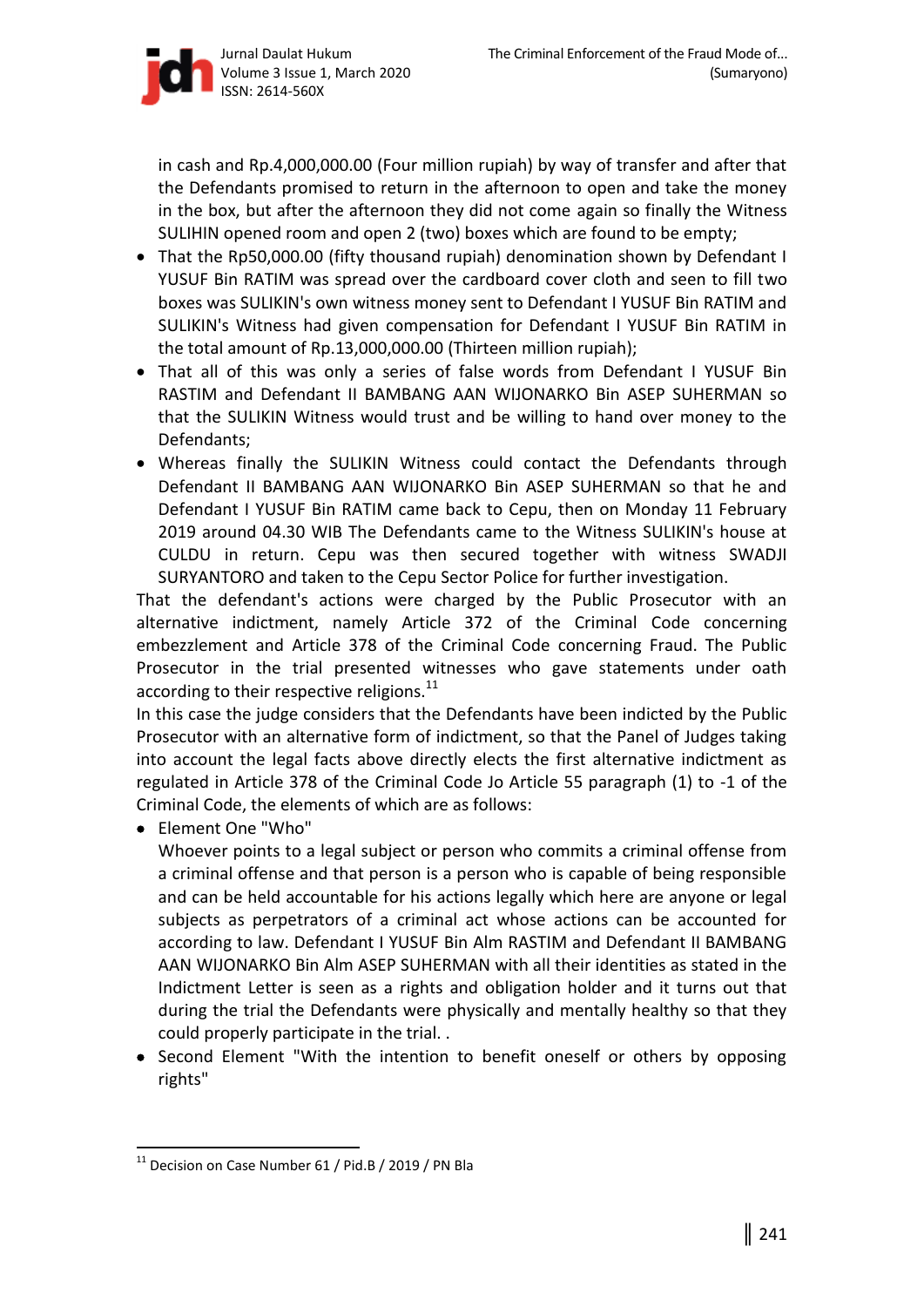Considering, that the element "with the intention to benefit oneself or others against the rights" contained in Article 378 of the Criminal Code is not an element of behavior, but an element aimed at the heart or intention or intention of the offender to benefit himself or others with unlawful means by using false names or false circumstances, deception or a series of lies.

 Third Element "By using a false name or false situation, by deception or by fabricating false words, persuading people to give an item, making a debt / writing off a debt"

The element of using false names or false circumstances, with deception, or fabrication of false words, persuading people to give away an item, making a debt / removing receivables is an alternative element. Considering, that because of the deception and series of lies from the Defendants, the victim, SULIKIN, gave money to the Defendants.

Based on legal facts, it is clearly known that the Defendants cooperated in carrying out deception and a series of false words. That because these elements are alternative, if one or several elements are fulfilled, those elements are considered to have been proven entirely. Considering, that based on the legal basis and legal facts above, the Panel of Judges believes that this element has been fulfilled.

 Fourth Element "People who do, who ordered to do, and who participated to do the deed"

Considering, that based on the legal facts described above it is known that the Defendants have their respective roles in the criminal acts committed in which the roles of each defendant have the same purpose and share in the criminal acts committed.

In this case the judge stated Defendant I YUSUF Bin Alm RASTIM and Defendant II BAMBANG AAN WIJONARKO Bin Alm ASEP SUHERMAN mentioned above, was proven legally and convincingly guilty of committing the crime of "participating in fraud" as in the first alternative indictment. Sentencing the Defendants, therefore, by imprisonment for Defendant I YUSUF Bin Alm RASTIM for 1 (one) year, for Defendant II BAMBANG AAN WIJONARKO Bin Alm ASEP SUHERMAN for 10 (ten) months.<sup>12</sup>

So it is clear that the sentence handed down to the defendant is a fraud with the mode of doubling money in shamanistic practices, including light. Because the decision is in the form of imprisonment for 10 (ten) months. But all of that has become the authority of the Panel of Judges based on conviction and legal considerations as well as the facts in the trial besides that it is also based on a principle which states that the Panel of Judges only has the authority to impose a criminal offense not to be more than the demands of the Public Prosecutor.

In this case the judge has carried out which positivistic flow reduce human existence in the process of life which is controlled by the certainty of legal causation. Positivism in law means that law is posited as the highest status among various norms (the supreme of law), which consists of a long series of statements about various acts that are identified as legal facts with consequences called legal consequences.<sup>13</sup>

 $\overline{a}$ 

<sup>&</sup>lt;sup>12</sup> Decision on Case Number 61 / Pid.B / 2019 / PN Bla

<sup>13</sup> Hans Kelsen,*Essays in Legal and Moral Philosophy*, transferring Language B. Arief Sidarta, Law and Logic, Alumni, Bandung, 2006, p. 33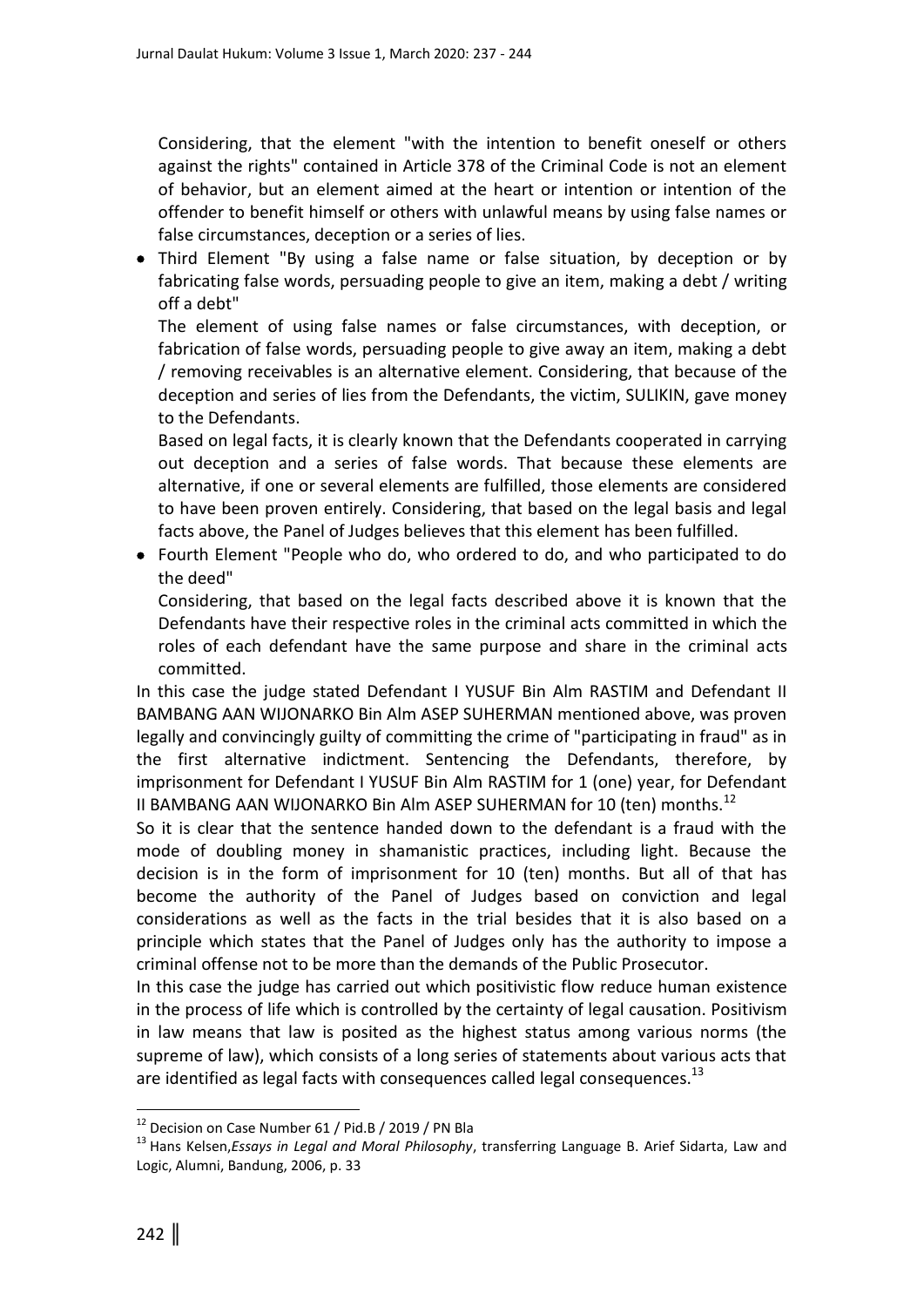

# **3. Closing**

# **3.1. Conclusions**

In the case ruling number 61 / Pid.B / 2019 / PN Bla with a criminal fraud case with a shamanistic practice of duplicating money the judge considered, that the Defendants had been charged by the Public Prosecutor with an indictment in the form of an alternative, so the Panel of Judges with regard to the facts The aforementioned law directly elects the first alternative indictment as regulated in Article 378 of the Criminal Code Jo Article 55 paragraph (1) of the 1st Criminal Code, the elements of which (1) Whoever, (2) With the intent to benefit oneself or others by opposing rights, (3) By using a false name or false situation, by deception or by fabricating lies, persuading people to give an item, making a debt / write off a debt, (4) People who do, who order to do, and who participate do the deed, by imposing a criminal for 10 (ten) months.

## **3.2. Suggestions**

- For the authorities to give an appeal to all members of the community, especially Blora Regency to always be aware of the lure of relatives or new people about the existence of unreasonable and unjustified duplication of money and is clearly a fraudulent crime that has rules law;
- The House of Representatives (DPR) and the Government need to build a commitment to immediately enact the RKUHP so that the legal substance regulating the prohibition of paranormal practices can be pursued by law enforcement based on concept reformation so that it can be an appropriate solution in tackling crime against a background of false paranormal practices ;

# **4. References**

## **Book**

- [1] Darmoko Yuti Witanto dan Arya Putra Negara Kutawaringin, Diskresi Hakim Sebuah Instrumen Menegakkan Keadilan Substantif dalam Perkara-Perkara Pidana, (Bandung: Alfabeta, 2013)
- [2] Hans Kelsen, *Essays In Legal and Moral Philosophy*, alih Bahasa B. Arief Sidarta, Hukum dan Logika, Alumni, Bandung, 2006
- [3] Ismu Gunadi dan Jonaedi Efendi, *Cepat dan Mudah Memahami Hukum Pidana*, Jakarta: Prenadamedia Group
- [4] Soerjono Soekanto, *Pengantar Penelitian Hukum*, Jakart a : UI Press, 1986
- [5] Sudikno Mertokusumo, *Mengenal Hukum*, (Yogyakarta: Liberty, 2007)

# **Regulations**

- [1] The 1945 Constitution of the Republic of Indonesia
- [2] Criminal Law Book
- [3] Criminal Procedure Code
- [4] Act No. 48 of 2009 concerning Judicial Power